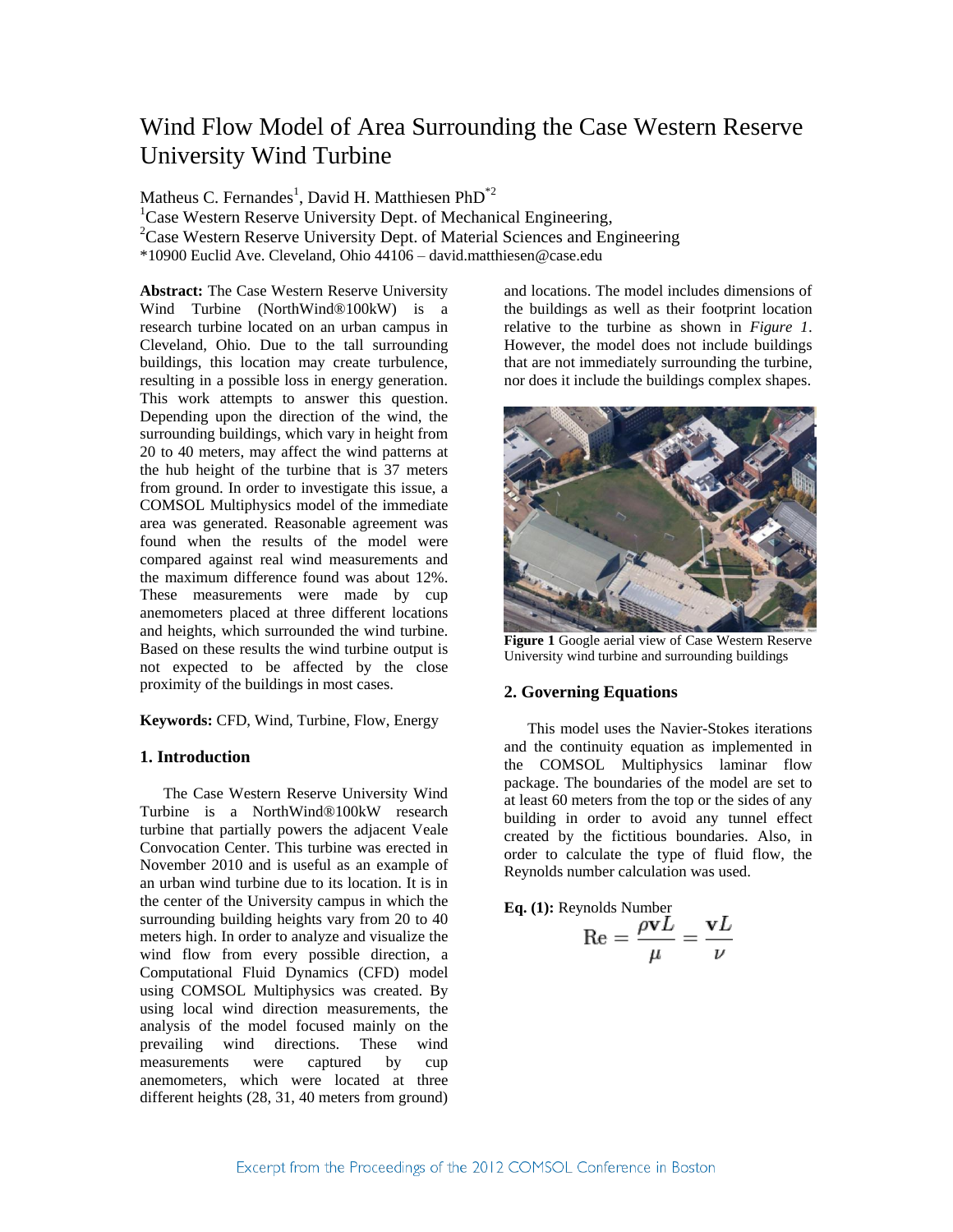## **3. Methods**

## **3.1 Geometry**

In order to create this model, a footprint sketch consisting of each buildings location and dimension was drawn using the 2-D work plane feature of COMSOL Multiphysics. Each building was then extruded to a bit larger than its dimensional height. The reason for broadening the buildings dimensions in the model is to overshoot any effects the buildings may have on the turbine at hub height. If the buildings with these dimensions do not impact the turbine, then the smaller dimensions will not impact the turbine either. To create the model universe, an arbitrary square was also drawn on the 2-D work plane and extruded to a proper height. This square was centered in the model in order to be easily rotated using the rotation angle feature of COMSOL Multiphysics. The rotation feature allows for easy change in the direction of the induced wind flow permitting the analysis on the effect of the buildings on the wind turbine as a function of wind direction. The turbine is constructed by creating a union of regular blocks, cylinders and a vertical extruded sketch to create the shape of the blades.

## **3.2 Boundary Conditions**

Once the model universe is created, all walls are set to slip conditions except for the ground which is set to slip condition, one face is set to inflow and the opposing face is set as the outflow. After creating these boundaries the cubes material is set to air at room temperature  $(27<sup>o</sup>$  C). Once all of these settings are defined for the model universe, each building is cut from the cube using the difference feature of COMSOL Multiphysics. This action recreates the bottom boundary of the model by taking into account the shapes and locations of the buildings. The wind turbine geometry is then also cut using a similar method as to the buildings.

# **3.3 Laminar Flow**

After the geometry was fully created, the wind was uniformly induced through the face at a steady rate with zero initial values. This model uses the laminar flow feature of COMSOL

Multiphysics and therefore uses time invariant stationary solvers.

## **4. Numerical Model**

#### **4.1 Wind direction analysis**

Using the three years of wind direction and velocity data acquired from the three cup anemometers, the wind was found to prevail from the West North West direction. This wind varies slightly also in a few other directions depending on the season as seen in *Figure 2*.



**Figure 2** Frequency plot of wind direction acquired from cup anemometers

# **4.2 Model Validation**

To validate the model, real wind measurements made by the cup anemometers were compared to nodes created at the same location within the model. Given four specific different wind directions, the model was compared between its nodes and the actual wind data collected by the anemometers. As seen in *Table 1* trough *Table 4*, the Garage Cup (Node 3) was used as the control node because its location and height are beyond the effect of most buildings. The v*elocity % Difference* for these tables was calculated by dividing the difference between *COMSOL calculation velocity* and *the Measured Wind Velocity* by the *Measured Wind Velocity.* The d*irection % Difference* for these tables was calculated by dividing the angular difference between the *COMSOL Calculation direction* and the *Measured Wind Direction* by 360 degrees.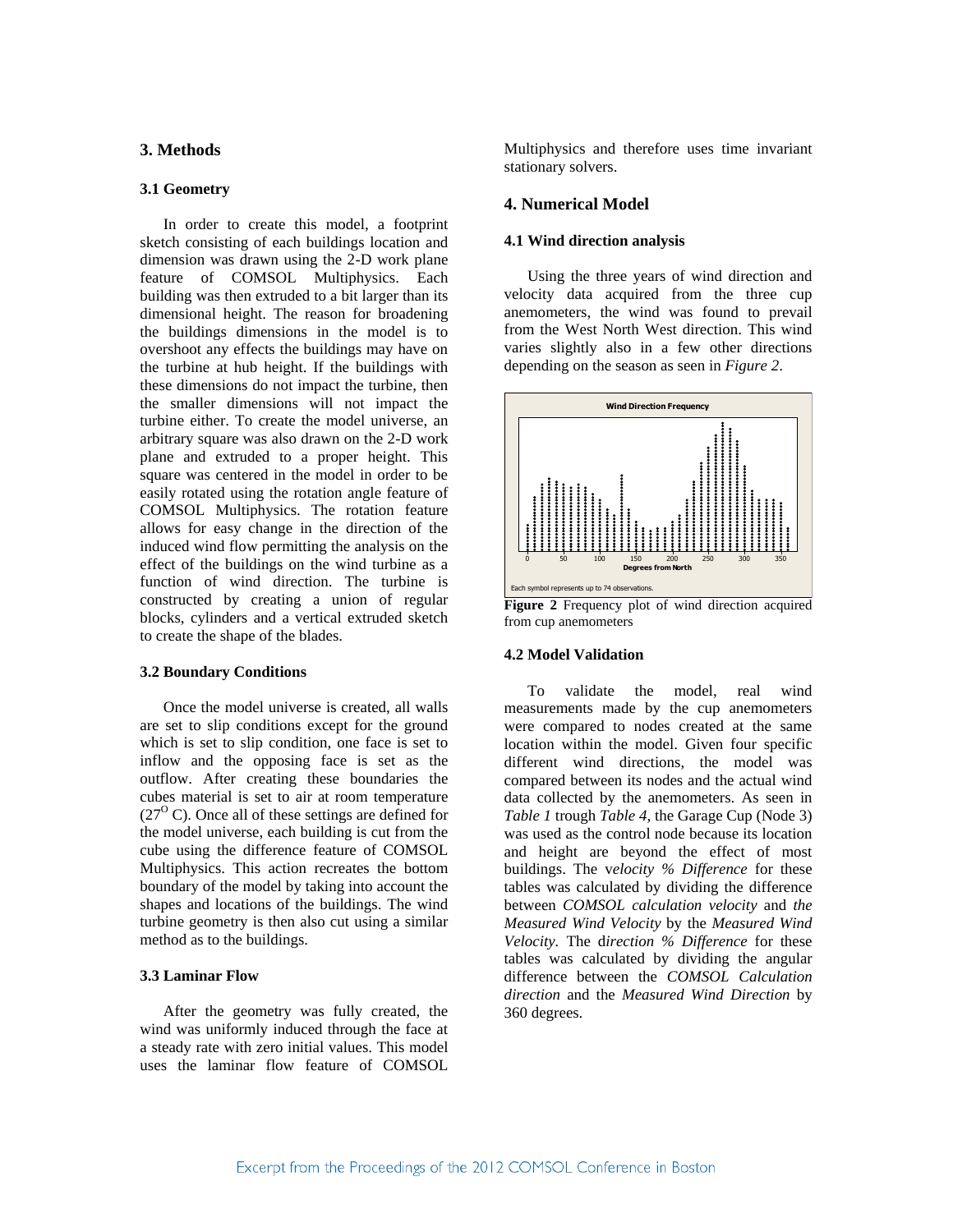| North                 |                                      |                                       |                                       |
|-----------------------|--------------------------------------|---------------------------------------|---------------------------------------|
|                       | COMSOL.<br>Calculation               | Measured Wind by Cup<br>Anemometers   | % Difference<br>(Velocity, Direction) |
| North Cup<br>(Note 1) | $(4.3 \text{ m/s}, 350.2 \text{ N})$ | $(4.0 \text{ m/s}, 321.9 \text{ NW})$ | $(7.5\%, 7.8\%)$                      |
| South Cup<br>(Note 2) | $(5.1 \text{ m/s}, 13.2 \text{ N})$  | $(4.9 \text{ m/s}, 34.1 \text{ NE})$  | $(4.1\%, 5.0\%)$                      |
| Garage Cup<br>(Note3) | $(5.5 \text{ m/s}, 0.1 \text{ N})$   | $(5.5 \text{ m/s}, 0.1 \text{ N})$    | $(0\%, 0\%)$                          |

**Table 1** Wind direction and speed comparison table between COMSOL results and Cup Anemometers data. Wind induced from 0.1 degrees from north at 5.5 m/s.

South

|            | COMSOL<br>Calculation                | Measured Wind by Cup<br>Anemometers   | % Difference<br>(Velocity, Direction) |
|------------|--------------------------------------|---------------------------------------|---------------------------------------|
| North Cup  | $(6.2 \text{ m/s}, 120.2)$           | $(5.1 \text{ m/s}, 109.3 \text{ SE})$ | $(5.9\%, 2.1\%)$                      |
| (Node 1)   | SE)                                  |                                       |                                       |
| South Cup  | $(4.2 \text{ m/s}, 160.2 \text{ S})$ | $(3.9 \text{ m/s}, 152.8 \text{ SE})$ | $(7.7\%, 4.5\%)$                      |
| (Node 2)   |                                      |                                       |                                       |
| Garage Cup | $(6.5 \text{ m/s}, 180.5 \text{ S})$ | $(6.5 \text{ m/s}, 180.5 \text{ S})$  | $(0\%, 0\%)$                          |
| (Note3)    |                                      |                                       |                                       |

**Table 2** Wind direction and speed comparison table between COMSOL results and Cup Anemometers data. Wind induced at 180.5 degrees from north at 6.5 m/s.

#### East

|            | COMSOL.                             | Measured Wind by Cup                  | % Difference          |
|------------|-------------------------------------|---------------------------------------|-----------------------|
|            | Calculation                         | <b>Anemometers</b>                    | (Velocity, Direction) |
| North Cup  | $(5.5 \text{ m/s}, 83.6 \text{ E})$ | $(5.2 \text{ m/s}, 64.6 \text{ NE})$  | $(5.8\%, 5.3\%)$      |
| (Node 1)   |                                     |                                       |                       |
| South Cup  | (4.3, 95.5 E)                       | $(4.0 \text{ m/s}, 102.6 \text{ SE})$ | $(7.5\%, 2.0\%)$      |
| (Node 2)   |                                     |                                       |                       |
| Garage Cup | $(5.7 \text{ m/s}, 90.9 \text{ E})$ | $(5.7 \text{ m/s}, 90.9 \text{ E})$   | $(0\%, 0\%)$          |
| (Note3)    |                                     |                                       |                       |

**Table 3** Wind direction and speed comparison table between COMSOL results and Cup Anemometers data. Wind induced at 90.9 degrees from north at 5.7 m/s.

West

|            | <b>COMSOL Calculation</b>             | Measured Wind by                     | % Difference          |
|------------|---------------------------------------|--------------------------------------|-----------------------|
|            |                                       | <b>Cup Anemometers</b>               | (Velocity, Direction) |
| North Cup  | $(4.7 \text{ m/s}, 201.3 \text{ SW})$ | $(4.4 \text{ m/s}, 173.5 \text{ S})$ | $(6.8\%, 7.7\%)$      |
| (Note 1)   |                                       |                                      |                       |
| South Cup  | $(7.1 \text{ m/s}, 252.2 \text{ W})$  | $(7.8 \text{ m/s}, 208 \text{ SW})$  | $(9.0\%, 12.1\%)$     |
| (Node 2)   |                                       |                                      |                       |
| Garage Cup | $(5.9 \text{ m/s}, 270.2 \text{ W})$  | $(5.9 \text{ m/s}, 270.2 \text{ W})$ | $(0\%, 0\%)$          |
| (Note3)    |                                       |                                      |                       |

**Table 4** Wind direction and speed comparison table between COMSOL results and Cup Anemometers data. Wind induced at 270.2 degrees from north at 5.9 m/s.

# **5. Experimental Results**



**Figure 3** Hub height wind velocity plot; 15 m/s induced wind from the East (90° non-prevailing) direction; note the slight yellow affecting the turbines blades at hub height.



**Figure 4** Wind velocity multi-surface; airflow induced from West  $(270^{\circ}$  prevailing) 15 m/s; note the blue boundary is well below hub height.



**Figure 5** Pressure gradient of turbine area; airflow induced at East (90°non-prevailing) 15 m/s; note the high pressure build up on the blades of turbine.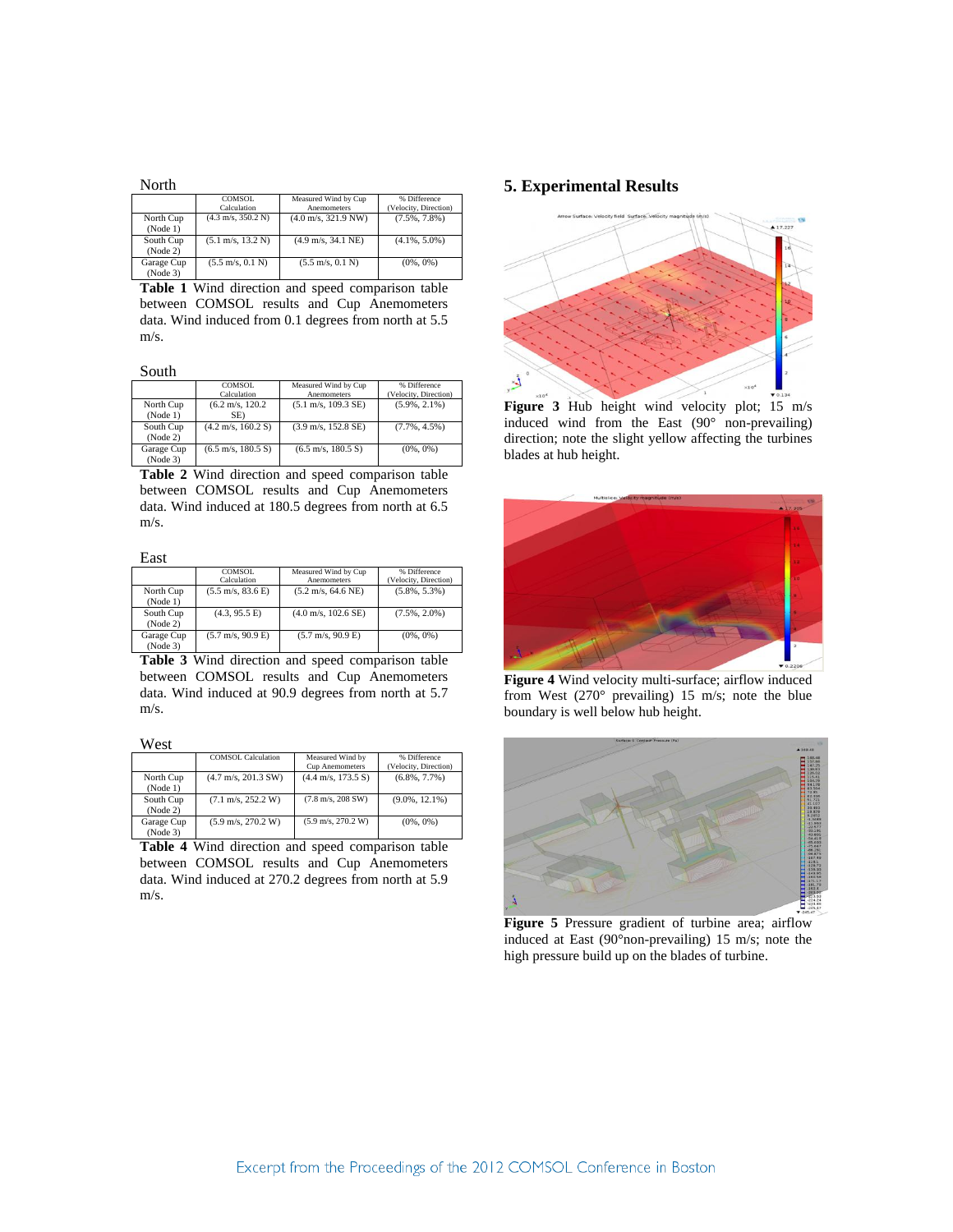

**Figure 6** Wind velocity surface of CWRU turbine area; air flow induced from West (270°prevailing) 15 m/s; note the yellow boundary is below the blades.



**Figure 7** Wind velocity isosurface; airflow induced from West (270° prevailing)15 m/s; note the blue layer does not hit hub height until the air reaches the tower.



**Figure 8** Wind velocity isosurface of turbine area; airflow induced at East (90°non-prevailing) 15 m/s; note the yellow slightly going over the blades.



**Figure 9** Wind velocity surface with line tracing, bottom view, circled in black is bottom of the turbine; airflow induced from West (270° prevailing)15 m/s; note the straight flow pattern in the flow tracking streaks.

# **6. Discussion**

# **6.1 General Discussion**

From the CFD results created by COMSOL Multiphysics, it can be seen that there is a very small effect due to the buildings in most cases, especially when the wind is induced from the North West direction, the prevailing direction. In *Figure 4, Figure 6, and Figure 7* it can be seen by the colors at hub height that there is no effect on the wind turbine.

## **6.2 Laminar Flow Validation**

For this project the COMSOL Multiphysics basic package was used which only solves laminar flow problems. For air at room temperature with velocity of 15 m/s the Reynolds number was calculated to be around  $1.1x10<sup>6</sup>$ . However, a test to validate using laminar flow was conducted by looking at the difference in boundary layer as a function of the Reynolds number. In order to conduct this experiment, the Reynolds number was decreased by increasing the dynamic viscosity of air by keeping all else constant. The dynamic viscosity was increased by an order of magnitude each time resulting in the Reynolds number increasing an order of magnitude. The COMSOL model was run seven times and the boundary layers were analyzed by using the surface view feature. The difference between boundary layers was minimal. There was a 0.4 meters change in the boundary layer when the Reynolds number was changed from  $1.1x10^6$  to 11.0.